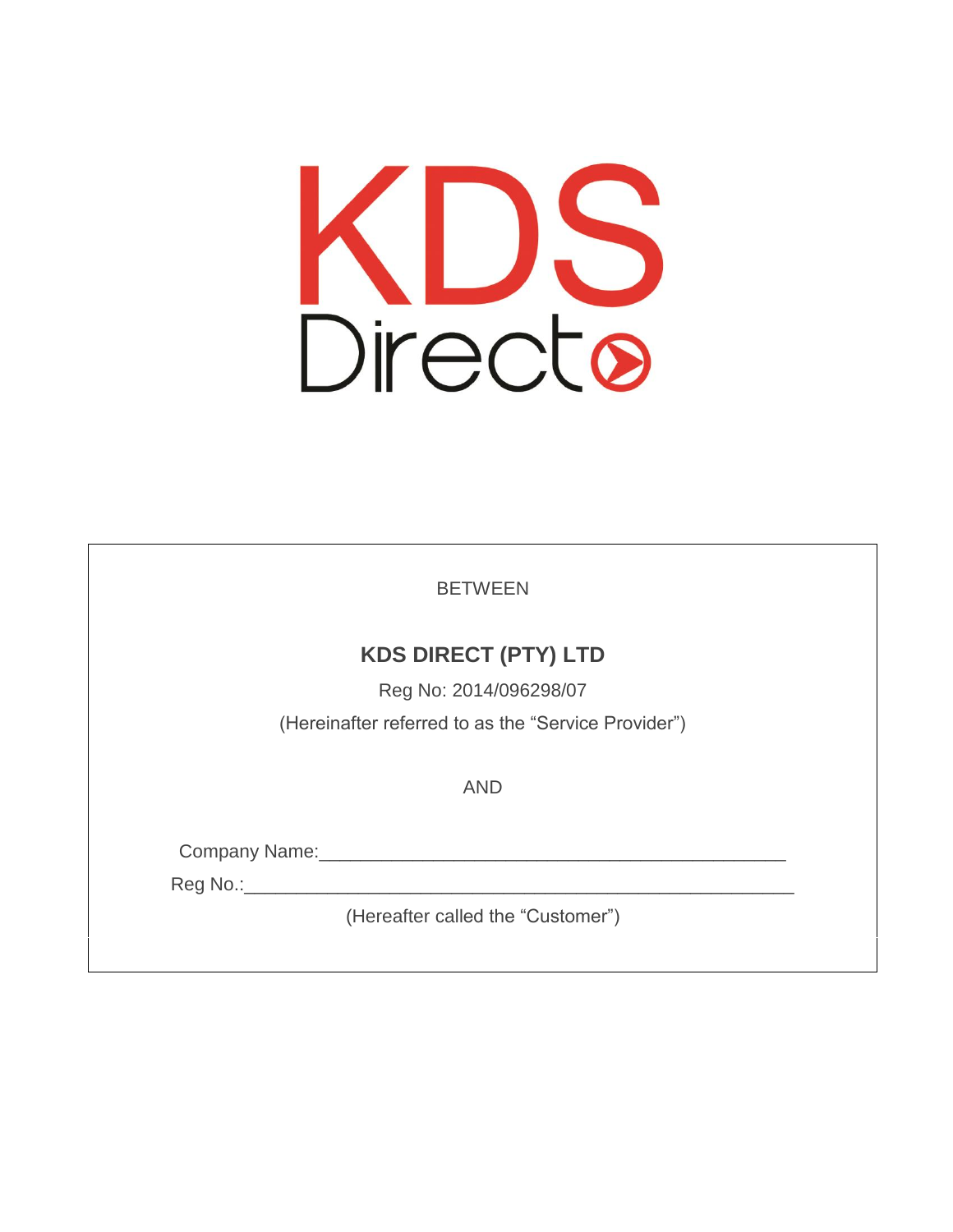

Date:\_\_\_\_\_\_\_\_\_\_\_\_\_\_\_\_\_\_\_\_\_\_\_\_ Installation Date:\_\_\_\_\_\_\_\_\_\_\_\_\_\_\_\_\_\_\_\_\_\_\_\_\_\_\_\_\_\_\_\_

Company:\_\_\_\_\_\_\_\_\_\_\_\_\_\_\_\_\_\_\_\_\_\_\_\_\_\_\_\_\_\_\_\_\_\_\_\_\_\_\_\_\_\_\_\_

Existing Contract 
<br> **New Contract** 

|                      |                                | <b>Physical Address of Installation</b>       |  |                                 | <b>Postal Address</b>               |                    |                                             |                                |
|----------------------|--------------------------------|-----------------------------------------------|--|---------------------------------|-------------------------------------|--------------------|---------------------------------------------|--------------------------------|
| Address              |                                |                                               |  |                                 | Address                             |                    |                                             |                                |
|                      |                                |                                               |  |                                 |                                     |                    |                                             |                                |
| City                 |                                |                                               |  |                                 | City                                |                    |                                             |                                |
| Phone                | Code                           |                                               |  |                                 | Contact meter billing               |                    |                                             |                                |
| <b>Contact Name</b>  | Fax                            |                                               |  |                                 | Contact e-mail address              |                    |                                             |                                |
| <b>The Equipment</b> |                                |                                               |  |                                 |                                     |                    |                                             |                                |
| <b>Model</b>         | <b>Serial</b><br><b>Number</b> | <b>Minimum</b><br><b>Billing per</b><br>month |  | <b>Free Images</b><br>per month | <b>Cost per Image</b><br>thereafter | <b>Toner Yield</b> | <b>Maximum rated</b><br>volume per<br>month | <b>Start</b><br><b>Reading</b> |
|                      |                                |                                               |  |                                 |                                     |                    |                                             |                                |
|                      |                                |                                               |  |                                 |                                     |                    |                                             |                                |
|                      |                                |                                               |  |                                 |                                     |                    |                                             |                                |
|                      |                                |                                               |  |                                 |                                     |                    |                                             |                                |

Service Level Options

 $\Box$  Option 1 – Covers all call out, labour, parts and toner

 $\Box$  Option 2 – Covers call out, labour and parts, excludes toner

 $\Box$  Option 3 – Covers call out, labour, excludes parts and toner

 $\Box$  Option 4 – Covers call out, labour, and toner, excludes parts

| <b>Customer</b>                                                                                                     | <b>Service Provider</b>                                                                   |  |  |
|---------------------------------------------------------------------------------------------------------------------|-------------------------------------------------------------------------------------------|--|--|
| I hereby have read the terms and conditions and am authorised<br>on behalf of the company to proceed with this SLA. | This agreement is not valid unless signed by an authorised<br>manager of Page Automation. |  |  |
| Capacity: Date:                                                                                                     | Signature: ________________<br>Date: _______________                                      |  |  |
| Witness: Witness:                                                                                                   |                                                                                           |  |  |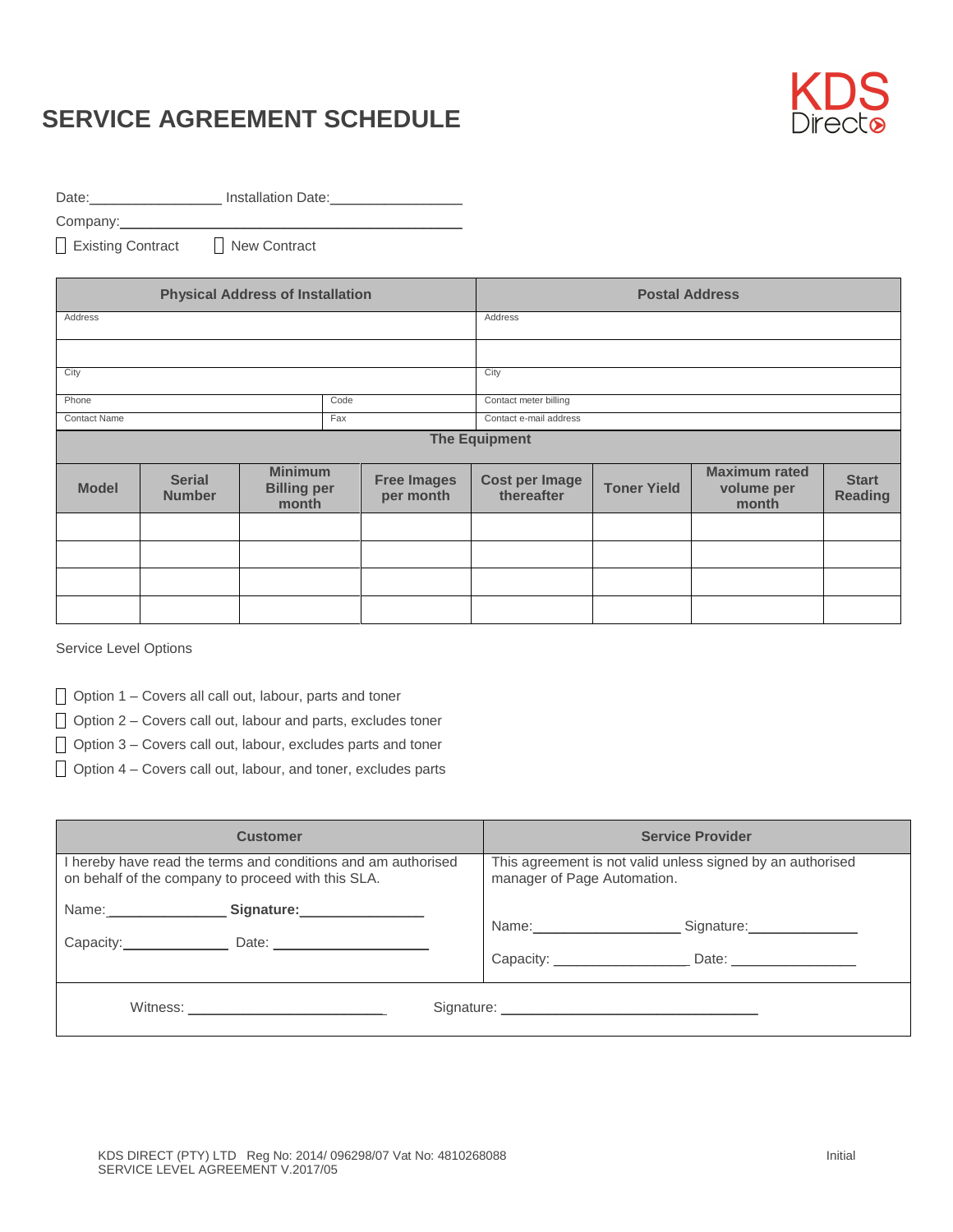

| <b>DEBIT ORDER AUTHORISATION</b>                                                                                                                                                                                                   |  |  |  |  |  |  |  |  |
|------------------------------------------------------------------------------------------------------------------------------------------------------------------------------------------------------------------------------------|--|--|--|--|--|--|--|--|
| I/We the undersigned herby agree to or its cessionary or Agent to draw against my/our bank account, wheresoever same may be<br>situated, the SLA charge and any other amounts due to or its Cessionary in terms of this agreement. |  |  |  |  |  |  |  |  |
|                                                                                                                                                                                                                                    |  |  |  |  |  |  |  |  |
|                                                                                                                                                                                                                                    |  |  |  |  |  |  |  |  |
|                                                                                                                                                                                                                                    |  |  |  |  |  |  |  |  |

#### **CONSUMER PROTECTION ACT**

**I hereby confirm on behalf of the customer to the Service provider that the annual turnover of the customer is under 2 million Rand per year.**

**(Delete if not applicable) Signature:\_\_\_\_\_\_\_\_\_\_\_\_\_\_\_\_** 

### **TERMS AND CONDITIONS**

**In terms of section 49 of the Consumer Protection Act 68 of 2008 the Customer's attention is drawn to the following clauses in this agreement that contain a limitation of the risk or liability of the Service Provider; or constitute an assumption of risk or liability by the Customer; or is an acknowledgement of fact by the Customer;**

- 1. That the Customer assumes liability for;
- 1.1 Paying the Service Provider its costs to move the equipment or repair such if it was moved by a third party in terms of clause 4.16.
- 1.2 An annual escalation of the costs of images/service charges/fees on the anniversary of the date of installation by up to an amount of CPIX plus 3% or an escalation in costs should the fuel price increase by more than 15% over a quarter or an escalation in costs should the toner prices increase from a supplier in terms of clauses 5.1, 5.3 and 5.4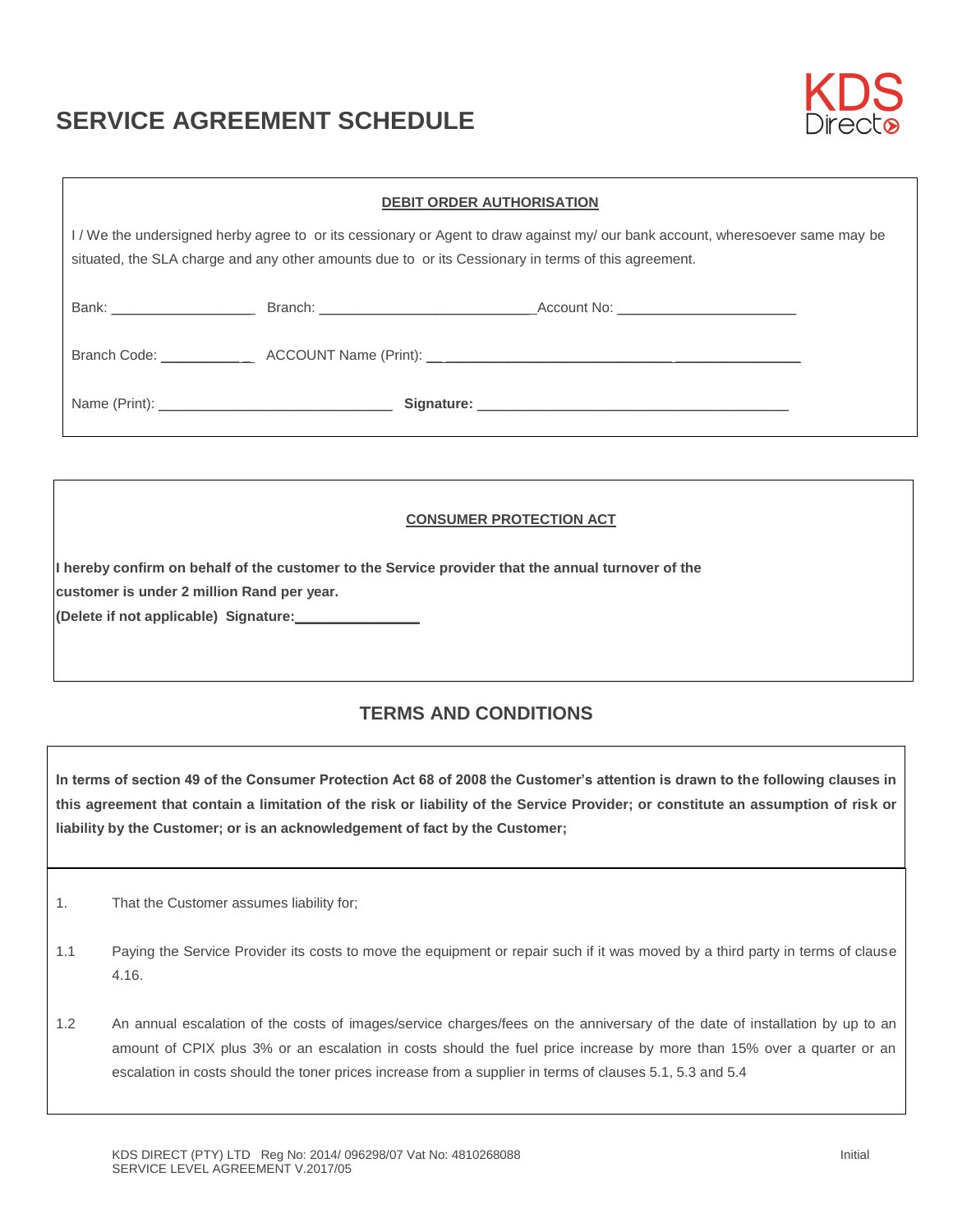

- 1.3 To be invoiced at 100% of the meter billing rate should the maximum rated billing be exceeded in any month / quarter in terms of clause 5.2 or to pay the Service provider its publish rate for toner where the customer toner usage is excessive or toner is used in equipment that is not covered by this agreement in terms of clause 4.7.
- 1.4 To be charged for service calls outside of the 50km radius or for work done outside normal working hours or for a repairing the equipment if such is a result of misuse or negligence in operation, unauthorized repairs or adjustments or as a result of damage caused by riots, fire, floods or an acts of God or carelessness in the handling of the equipment in terms of clauses 5.6, 5.7 and 5.8.
- 2. The limitation of the Customer's right to claim for any loss or delay in performance by the Customer in terms of clause 6.1 and the Service Providers liability for any indirect, special or consequential damages arising out of this Agreement or the use of any equipment and services provided under this Agreement in terms of clause 6.3.
- 3. The limitation that the Service Provider will not need to perform services in terms of this agreement if the spare parts and consumables are not available from its suppliers for the Customer's equipment or where a shop reconditioning is necessary or the manufacturers life expectancy of the equipment has been exceeded or if the equipment is moved outside of the service area in terms of clauses 6.2, 6.5 and 6.6.
- 4. That the customer will be liable for replacement or repair of the Digital controller after 12 months and that the Network Printer board and the Fax board replacement or repair is excluded from this agreement in terms of clauses 5.8 and 6.4.
- 5. The non-variation clause requiring all amendments of the agreement to be in writing in terms of clause 10.1.
- 6. The acknowledgment by the signatory to this agreement that he has authority to sign , endorse and execute all documents for and on behalf of the customer in terms of clause 10.2.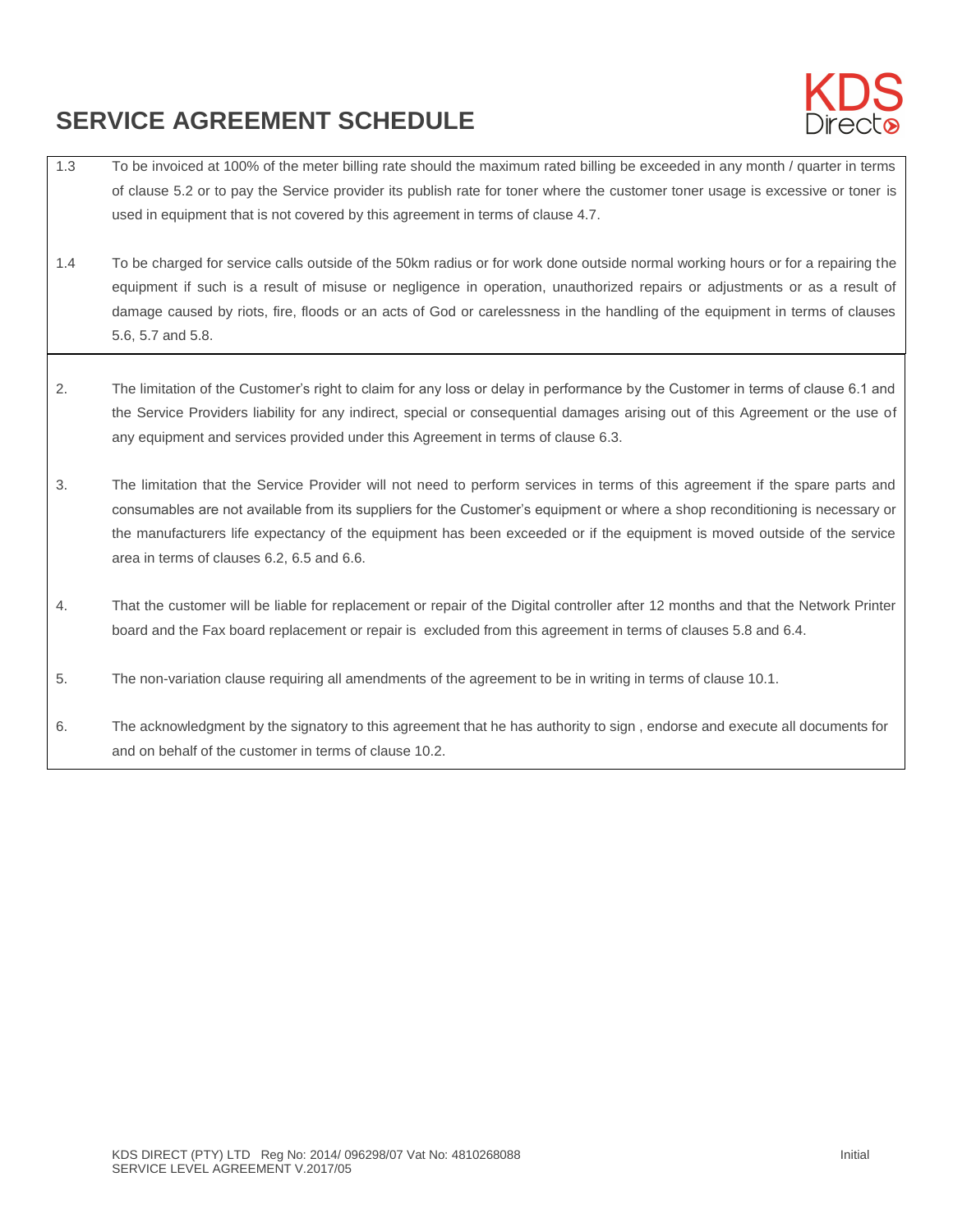#### **TERMS AND CONDITIONS**

#### **1. Applicability**

The Service provider agrees to provide a service to the Customer as set out in the terms and conditions below. This service does not include the purchase of, the delivery to/from or the installation charges of the equipment, software support, optional accessories or major modifications to the equipment as listed in the service agreement schedule.

#### **2. Duration of the Agreement**

- 2.1 This Agreement shall commence on installation of the equipment and continue for an initial period of sixty (60) months. Thereafter, the Agreement will remain in force for further 12 month period unless terminated by either party giving to the other not less than ninety (90) days written notice by registered post prior to the expiry of the initial period.
- 2.2 In the event of the customer terminating the Agreement during the initial period, and at the election of the Service Provider the Customer agrees to pay the Average Service charge that was charged for the last six months multiplied by the number of months remaining to complete the initial period to the Service Provider.
- 2.3 The Customer acknowledges that the payment referred to in paragraph 2.2 above shall constitute the agreed penalty which will be payable to the Service Provider in the event of termination by the customer prior to the completion of the initial period.

#### **3. Obligations of the Service Provider**

- 3.1 The Service provider shall provide a maintenance service (excluding software support) in accordance with the option chosen for the equipment listed in the Service Agreement Schedule for the period of this agreement in accordance with the following provisions should it be applicable to the option chosen;
- 3.1.1 Keep the equipment in good working order for the duration of the Agreement by replacing without charge parts which the Service Provider or its authorized Agent deem to be broken or worn through use.
- 3.1.2 Not charge for any routine maintenance, repair work or for replacement parts as a result of fair wear and tear.
- 3.1.3 Provide service free of any traveling charges within a 50km radius of the Service Providers or authorised Agents service centre.
- 3.1.4 Respond to service calls within eight (8) working hours for service calls within a 50km radius of a service centre or (24) working hours for service calls beyond the 50km radius, from the time the call is placed with the Service Providers help desk subject to clause 5.6.
- 3.1.5 Provide a maintenance service for a period of twelve (12) months in respect of Digital Controllers installed as part of the equipment listed on the service agreement schedule.

#### **4. Obligations of the Customer**

- 4.1 Provide to the Service Provider true and accurate image counter readings before the  $7<sup>th</sup>$  of every month or when requested to do so by the Service Provider for the purpose of maintenance and billing. After at least three (3) monthly service readings, the Service Provider may elect to invoice the Customer on actual meter readings every third month with the intervening months charges being based on minimum billing if any, or the average image volumes of the preceding months. The next sequential billing will be adjusted for actual excess billing for the previous and current billing period. The Service Provider reserves the right to check the readings from time to time.
- 4.2 Pay to the Service Provider the total monthly minimum charge if any, and the additional image charges if any, calculated at the rate specified in the service agreement schedule, monthly in arrears upon presentation of invoice.
- 4.3 To pay invoices within 30 days of date of statement.
- 4.4 To immediately cease using the equipment and to notify the Service Provider should there be any loss, or damage to, the equipment or part thereof.
- 4.5 To only use toner in the equipment listed in the schedule on toner inclusive Agreements.
- 4.6 To not exceed the recommended toner yields as specified by the Service Provider.
- 4.7 To pay to the Service Provider its published rate for toner, where the Service Provider deems toner usage to be excessive or the customer uses toner in equipment not covered by this agreement.
- 4.8 To pay the Service Providers prevailing rates where the customer is obliged to pay for any work,

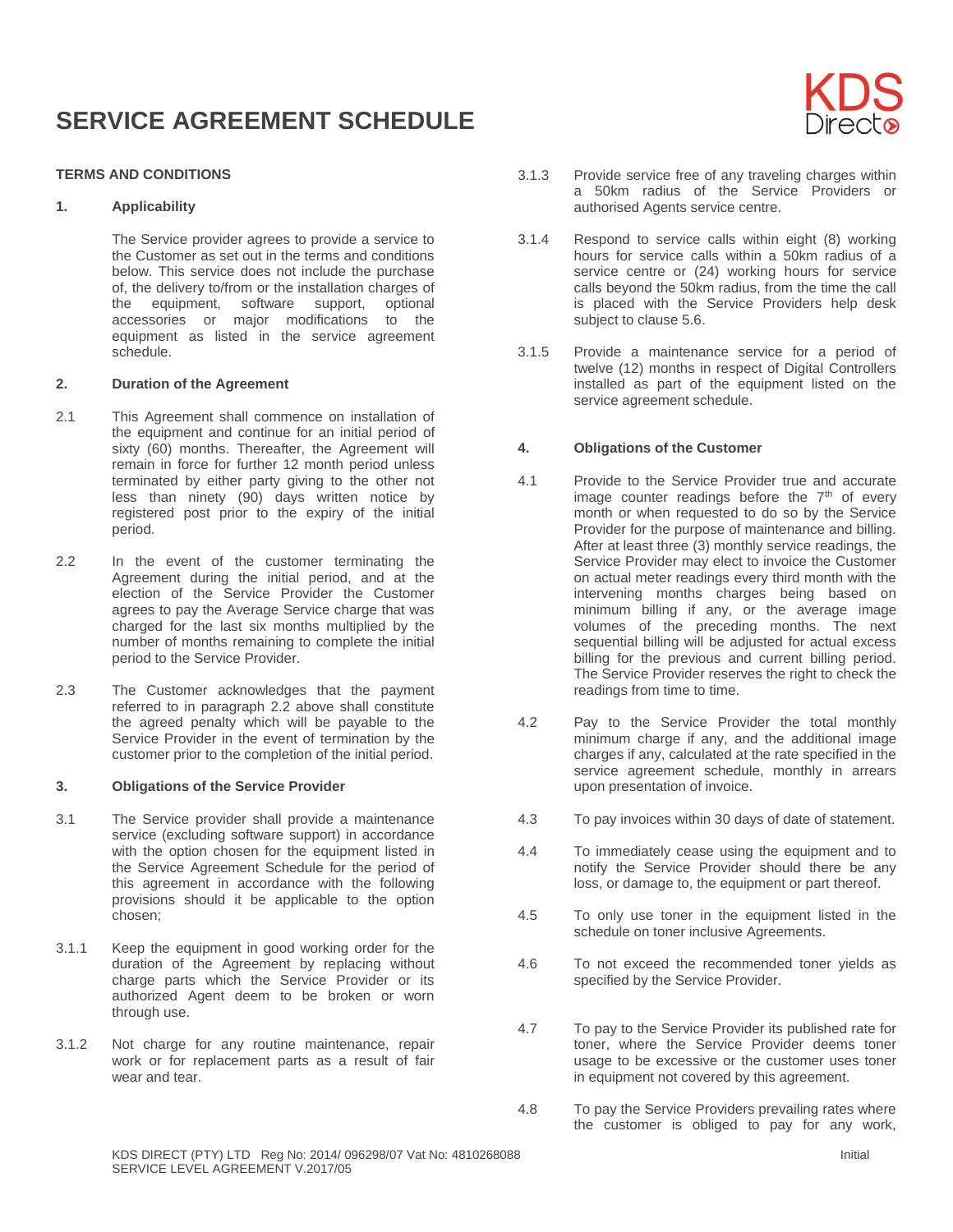

traveling or replacement parts not covered by the Service Agreement.

- 4.9 To use the equipment with care and to take reasonable precautions to avoid loss or damage and excessive wear and tear.
- 4.10 To not repair the equipment nor have it repaired by any other party other than the Service Provider or their authorized Agent.
- 4.11 Not to use any part or component for the equipment, including toner if applicable that has not been supplied or approved by the Service Provider.
- 4.12 Allow the Service provider or their authorized representative to inspect the equipment and the image counting device at all reasonable times.
- 4.13 To use the equipment only for which it has been designed and in accordance with the Service Providers instructions.
- 4.14 To identify a person to be trained by the Service Provider as the key operator of the equipment.
- 4.15 To identify a suitable area for placement of the equipment and approved by the Service Provider. Once installed the equipment cannot be moved without the approval of the Service Provider.
- 4.16 To contact the Service Provider should the equipment need to be moved to a new location. The Service Provider may bill the Customer the cost of moving the equipment. Should the customer not use the Service Provider the Customer will be liable for the cost of any repairs or damages caused by the moving of the equipment.
- 4.17 To allow the Service Provider to inspect all equipment to be covered under this agreement to determine if it is in good mechanical condition on the effective date of the Agreement. Should the equipment require repair for acceptance, such repairs if accepted by the Customer will be done at the Service Providers then current rate for labour and parts.
- 4.18 To pay the service provider the increased costs or the costs incurred in respect of paragraphs 5.1-5.9.

#### **5. Variation in costs charged**

5.1 The Service provider reserves the right to increase image/service charge/fees on an annual basis on the anniversary of the date of installation by up to an amount of CPIX plus 3% of the existing image/service charge/fees.

- 5.2 Where the maximum rated billing is exceeded in any month / quarter as set out in the service agreement schedule the Service Provider reserves the right to bill the excess volume at 150% of the meter billing rate.
- 5.3 The Service Provider reserves the right to amend the fuel portion (17.5%) of the Service Charge should the price of fuel increase by more than 15% over a quarter. The increase will be in proportion to the percentage increase in the price of fuel.
- 5.4 The Service Provider reserves the right to amend the Service Charge for toner inclusive agreements without notice if toner prices increase for whatever reason.
- 5.5 The transfer of equipment to a different service area subjects the equipment to the rate applicable to that service area.
- 5.6 For service calls outside of the 50km radius, a traveling charge per kilometer as then currently charged by the AA (Automobile Association of South Africa) or its successors in title will be charged and failing that the Service Providers then prevailing rates will be charged.
- 5.7 The Service Provider may levy a charge at its then current prevailing rates if a repair is a result of misuse and negligence in operation, unauthorized repairs or adjustments made by any other person other than the Service Provider or its authorized Agent, damage caused by riots, fire, floods or an act of God or carelessness in the handling of the equipment.
- 5.8 The cost of repair and replacement of the Digital controller will be for the customer's account after a period of twelve months from date of signature of this agreement by the customer.
- 5.9 Both parties agree that the Service provider shall be entitled to charge for service provided at the Customers request should the work have to be done outside of the Service Providers normal working hours.
- 5.10 A minimum service administration fee of R100.00 (One hundred Rand) will come into effect as soon as the monthly billing is below R100.00 per device.

#### 6. **Limitation of liability**

6.1 The Service Provider shall not be liable for any loss or delay in performance by the Customer due in whole or in part to any cause beyond the Service Providers control.

KDS DIRECT (PTY) LTD Reg No: 2014/096298/07 Vat No: 4810268088 Initial SERVICE LEVEL AGREEMENT V.2017/05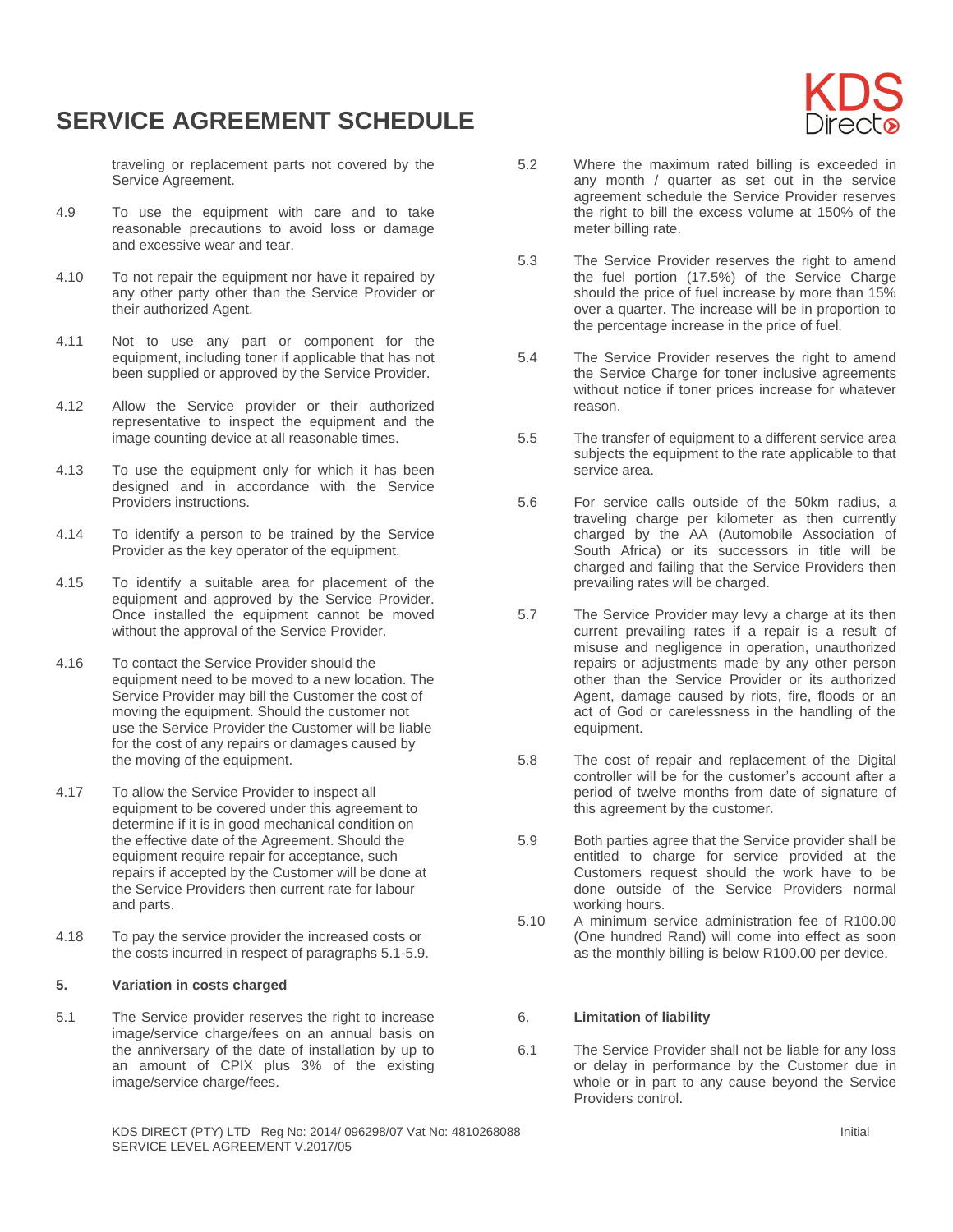

- 6.2 This Agreement is applicable to the services area's in which the Service provider operates. If the equipment is moved outside of the service area, the Customer agrees that the Agreement shall be deemed terminated by the customer.
- 6.3 The Service Provider will not be liable for any indirect, special or consequential damages arising out of this Agreement or the use of any equipment and services provided under this Agreement.
- 6.4 The Network Printer board and the Fax board are excluded from the Service Agreement, and the client is liable for replacement / repair to these boards.
- 6.5 Where a shop reconditioning is necessary or the manufacturers life expectancy of the equipment has been exceeded, and normal repairs and replacement parts cannot keep the equipment in satisfactory condition the Service Provider will submit a cost estimate of needed repairs which will be in addition to the Service charges. If the Customer does not authorize such repair, the Service Provider may attend to cancel this agreement and furnish service on a per call basis.
- 6.6 Where the equipment installed is a refurbished or second hand machine, the on-going supply of spare parts and consumables is dependent on them being available from our suppliers.

#### **7. Breach**

- 7.1 Should the customer breach any term of this agreement the Service provider may immediately;
- 7.1.1 Be entitled to charge interest on all overdue accounts at the rate of 15.5% per annum as allowed by the Prescribed Rate of Interest Act and;
- 7.1.2 Cease providing any services in terms of this agreement and recover any toner or parts supplied under this agreement and;
- 7.1.3 Cancel this agreement and;<br>7.1.4 Claim any outstanding amore
- Claim any outstanding amounts due in terms of this agreement as well as the agreed penalty as set out in clauses 2.2 and 2.3.
- 7.2 The parties agree that the Service provider may also cancel this agreement if;
- 7.2.1 The customer, commits any act of insolvency, is sequestrated provisionally or finally, or enters into judicial management or liquidation.
- 7.2.2 Is not using the equipment in accordance with its intended purpose
- 7.2.3 Where a shop reconditioning is necessary or the manufacturer's life expectancy of the equipment has been exceeded.
- 7.3 Further should the Customer be in breach of this agreement and the Service Provider institutes legal proceedings the Customer agrees to pay all costs of such legal action on attorney and own client scale.

#### **8 Domicilia and notices**

8.1 The parties choose as their *domicilium citandi et exexutandi* the addresses as set out hereunder, provided that such *domicilium* of either party may be changed by written notice from such party to the other party with effect from the date of receipt or deemed receipt by the latter of such notice.

\_\_\_\_\_\_\_\_\_\_\_\_\_\_\_\_\_\_\_\_\_\_\_\_\_\_\_\_\_\_\_\_\_\_\_\_\_\_\_\_\_\_\_\_

\_\_\_\_\_\_\_\_\_\_\_\_\_\_\_\_\_\_\_\_\_\_\_\_\_\_\_\_\_\_\_\_\_\_\_\_\_\_\_\_\_\_\_\_\_

\_\_\_\_\_\_\_\_\_\_\_\_\_\_\_\_\_\_\_\_\_\_\_\_\_\_\_\_\_\_\_\_\_\_\_\_\_\_\_\_\_\_\_\_\_

\_\_\_\_\_\_\_\_\_\_\_\_\_\_\_\_\_\_\_\_\_\_\_\_\_\_\_\_\_\_\_\_\_\_\_\_\_\_\_\_\_\_\_\_\_

\_\_\_\_\_\_\_\_\_\_\_\_\_\_\_\_\_\_\_\_\_\_\_\_\_\_\_\_\_\_\_\_\_\_\_\_\_\_\_\_\_\_\_\_\_

8.1.1 The Service provider:

Address:

Email:

Fax:

8.1.2 The Customer Address: The address as set out in the service agreement schedule

> Email : The address as set out in the service agreement schedule

> Fax : The address as set out in the service agreement schedule

- 8.2 Any notice given in terms of this Agreement shall be in writing and shall –
- 8.2.1 If sent by prepaid registered post to latter's *domicilium* shall be deemed to be received by the other party on the second business day following the date of posting thereof
- 8.2.2 if delivered by hand be deemed to have been duly received by the addressee on the date of delivery;
- 8.2.3 if transmitted by telex or facsimile or email be deemed to have been received by the addressee 1 (one) Business Day after dispatch.